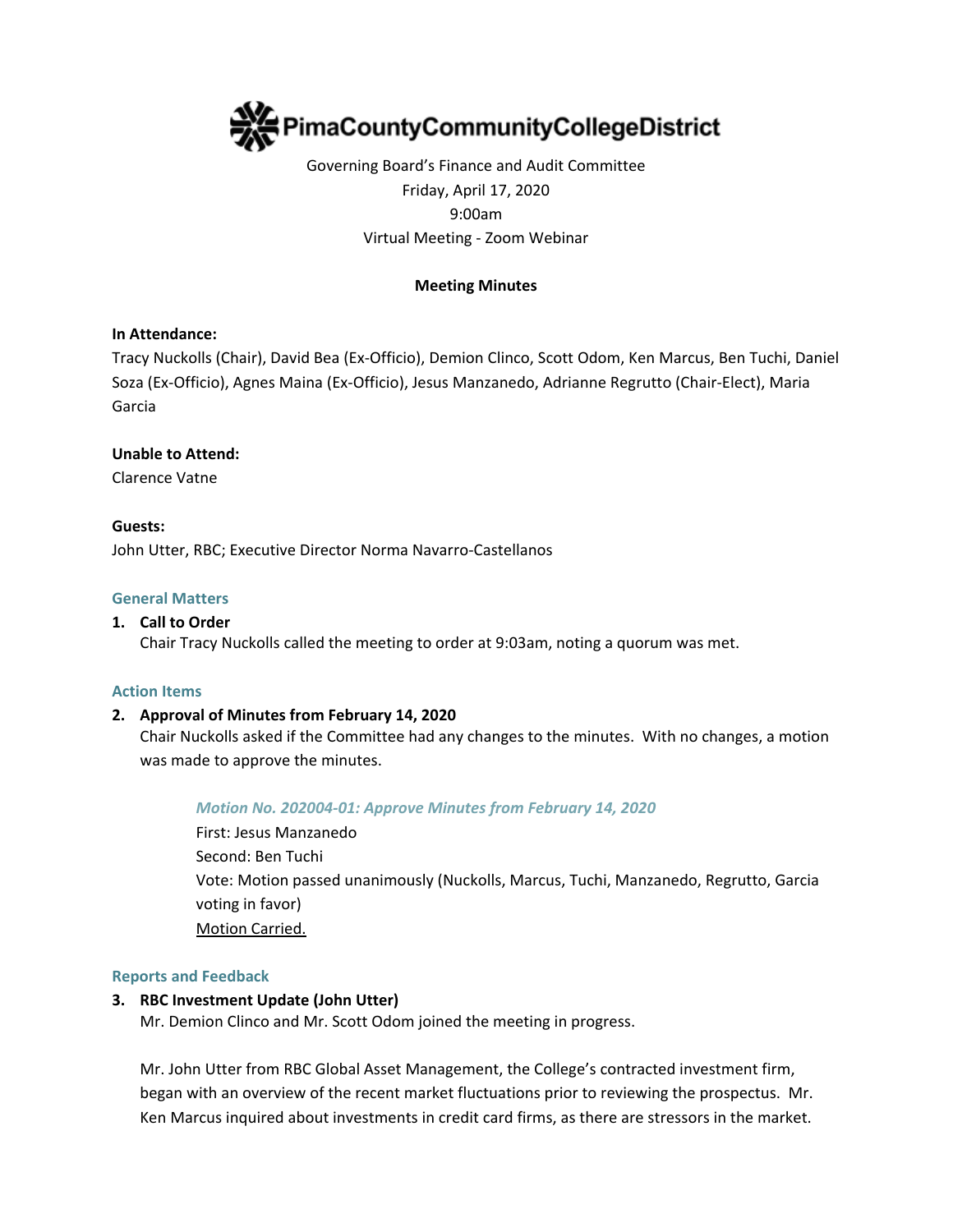Mr. Utter and Mr. Odom spoke to the various factors related to the credit card firms. Mr. Clinco inquired about technology firms and the possibility of supply chain issues.

Mr. Utter discussed the types of recovery the economy may experience, as this is an unprecedented time for everyone and the unemployment numbers are potentially one-third of the workforce. Return to work, especially in service and resort industries, will have a large impact on the ability of the economy to recover.

Ms. Adrianne Regrutto inquired about cash flow in response to the federal stimulus. Mr. Utter shared information on this topic and the impact of the federal government's willingness to provide a fiscal response. The paycheck protection program, meant to support small businesses, has already used all of the allocated resources. Mr. Tuchi asked about the possibility of negative interest rates and the prolonged effect, and Mr. Utter spoke to the 2020 outlook and the rapidity with which it is changing. Fluctuations in medical technology, retail sales, unemployment, and Gross Domestic Product are all factors; rates are also down.

Chair Nuckolls inquired about liquidity, and Mr. Utter and his firm are working with the College to ensure accurate cash flow based on needs. Ms. Regrutto expressed satisfaction with the approach and the stability of the College's investments.

# **4. Financial Aid Update (Norma Navarro-Castellanos)**

Ms. Norma Navarro-Castellanos provided an overview of how the College is working to remain in compliance with the regulatory provisions of the CARES Act and the implications for students, including Federal Work Study and return of Title IV.

Next, she discussed the disbursement of nearly \$10M in funds that will be allocated by the College through the CARES Act, at least half of which will be going directly to students. Additional provisions are also in place as the College is a Minority Serving Institution. Ms. Maria Garcia asked about how those funds will be disbursed, and Ms. Navarro-Castellanos stated that some may be direct payments while others are for the purchase of equipment or development of services to directly support students. Ms. Garcia noted the importance of providing education to assist students in the use of these technologies. The Governing Board is holding a Special Meeting later today to authorize the expenditure of these funds for portable computing equipment.

Chair Nuckolls inquired about feedback from students at this time. Ms. Navarro-Castellanos spoke to the evaluation process utilized to determine if courses could be moved to a virtual online environment and how this complies with Satisfactory Academic Progress. She concluded with an update on withdrawals and the College's grading policies.

# **5. COVID-19 - College Response and Financial Implications (David Bea)**

Dr. David Bea gave an overview of the presentation provided to the Governing Board at their April 1, 2020 meeting. He also discussed the effort by the Arizona community colleges to seek expenditure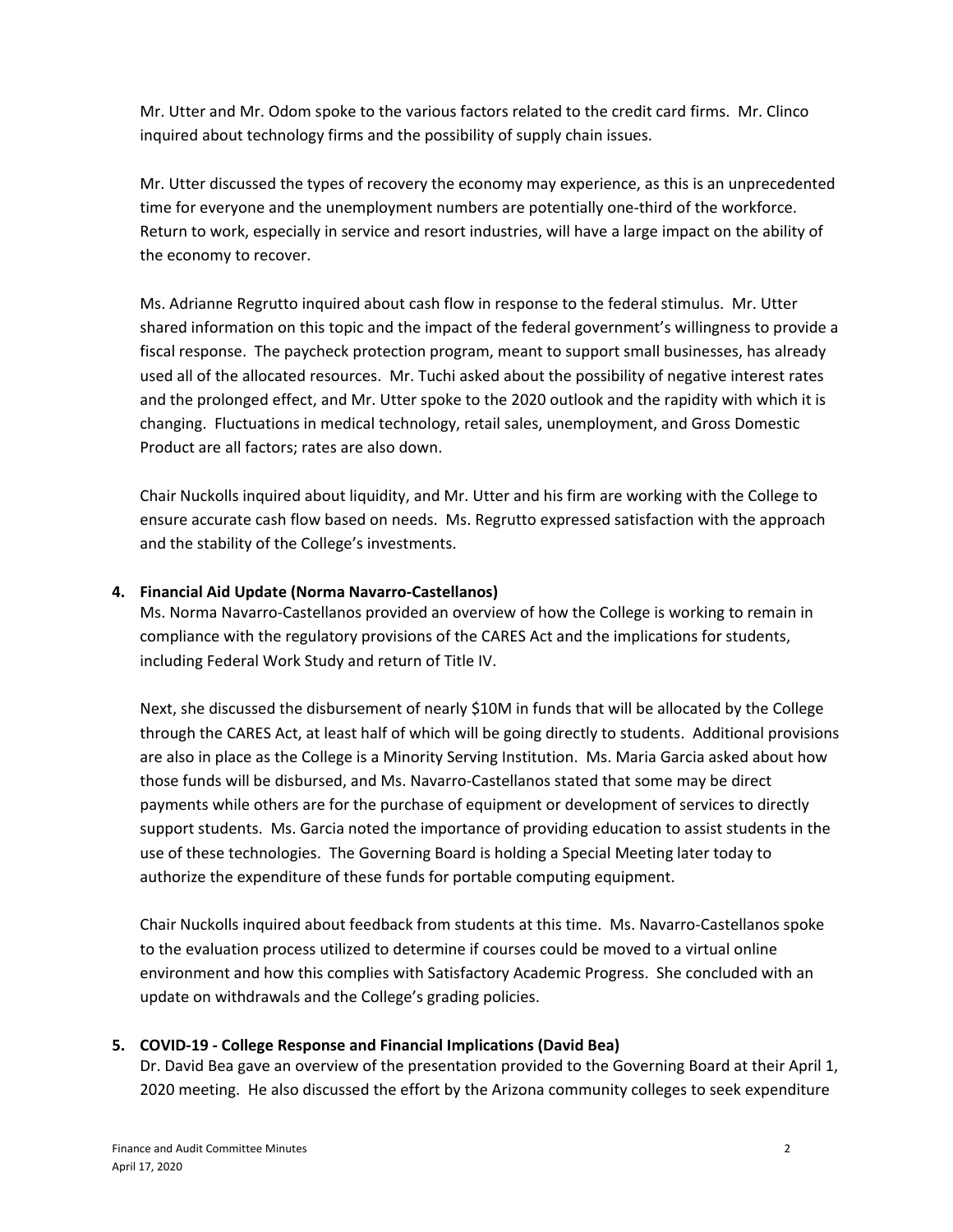limitation (EL) relief, which is challenging because the legislature is currently in recess. The "skinny" budget released by the state currently includes no funding for PCC.

Dr. Bea and Dr. Nic Richmond will be leading a Study Session on April 27, 2020, to discuss scenario planning and enrollment projects, as well as the adjustments pending for the fiscal year 2021 budget. Typically, community college enrollment is counter-cyclical to the economy, but it is difficult to tell if that will lead to an increase in PCC's enrollment. Residential colleges are highly impacted.

Chair Nuckolls inquired about the reduced need for physical plant if a large majority of students transition to online education. Use of space is a topic of interest to this Committee, and these changes will likely impact the speed at which decisions are made to retain all physical locations.

The biggest anticipated changes to the fiscal year 2021 budget will include reduced projections in Prop 301 and investment revenues, as well as levy neutral property taxes. The budget serves as a mechanism to determine the maximum spending capacity; the College may reduce expenditures based on actual enrollments and revenues. Personnel will be reviewed, as well as strategies for employee salaries and wages.

Potential concerns may also include the fact that the College is self-funded for medical. Chair Nuckolls spoke to some of the challenges the medical industry is facing, as elective procedures and office visits have been reduced. Contributions to the Arizona State Retirement System were also discussed.

# **6. CFO Update (David Bea)**

The revenue bond projects are still progressing in support of the College's Centers of Excellence. A pared-down FY21 Capital Project Plan will be submitted to the Governing Board for approval.

Provided to this Committee as information, the HP Managed Print Case Study highlights the efficiencies in created at the College.

Chair Nuckolls concluded by mentioning the Internal Audit quarterly report, which earlier this week was shared by email to this Committee. Any comments can be sent to the Finance and Administration Office to be shared with the Internal Auditor. The report will be discussed at the next meeting.

# **7. Effectiveness Discussion**

Mr. Nuckolls inquired about the experience using Zoom for this meeting. Mr. Marcus provided tips to maximize Zoom for meetings.